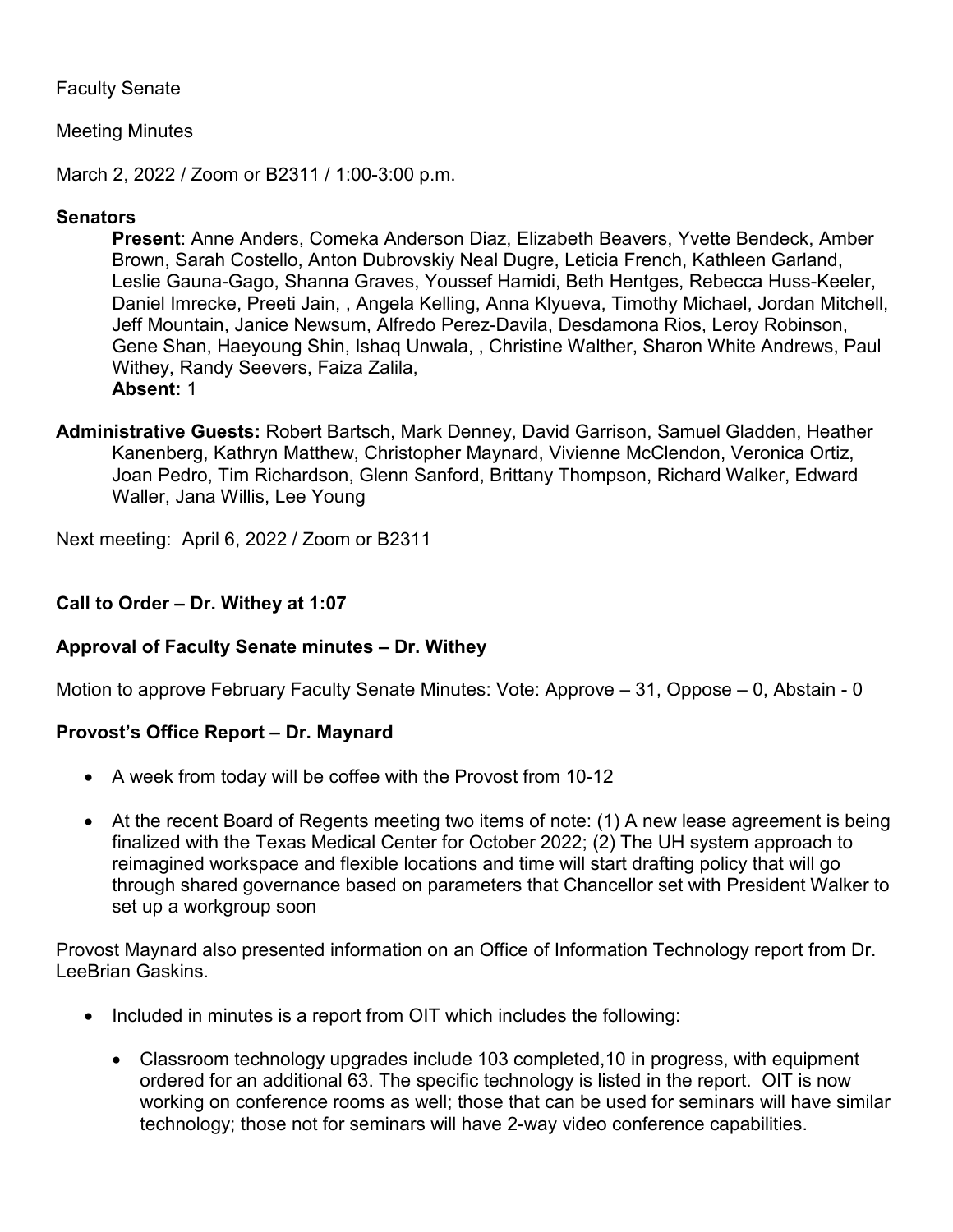- The first of three shipments of laptops have arrived and OIT starting to work with Deans on disbursing them to faculty. Ideally, all will be distributed by the end of May.
- Laptops for library XR lab have arrived.
- Discussion followed these announcements including faculty having administrative access to laptops.

## **Committee Reports are attached. There was discussion about the committee reports as follows:**

# **Senate Committee Report – Curriculum – Dr. Huss-Keeler**

An overview of the committee report was provided.

Presentation on Minor in Early Childhood Intervention and Certificate of Early Childhood Intervention (titles amended from packet to include "Childhood"; change was already approved by college)

Voted to approve both minor and certificate with the amended titles.

Vote: Approve - 31; Oppose – 0; Abstain - 0

Presentation for 1<sup>st</sup> reading and discussion on UHCL Credit Bearing Certificate Policy There was a question if these certificates would appear on the transcript. Provost Maynard stated that was a goal. This policy will be brought back at the next meeting.

The committee will be working on Business Start-Up minor and revising the Latin Honors policy.

## **Senate Committee Report – Teaching & Research – Dr. Dubrovskiy**

An overview of the committee report was provided.

The committee presented 15 recommendation points on student evaluations and asked for endorsement from Faculty Senate.

Main topics of discussion included low numbers of student responding, how permanent any score deletion is for low response, whether faculty should incentivize course completion, and if peer teaching evaluations recommendations should be included in this document.

Motion to treat the recommendations as  $1<sup>st</sup>$  reading and so senators asked to bring back to the colleges for additional input.

Vote: Approve - 26; Oppose – 0; Abstain - 2

The committee requested to get feedback prior to Spring Break.

These will be recommendations and not policy. If approved the recommendations will not move through shared governance. Rather recommendations will be given to Deans for comment and then brought to OIT.

## **Senate Committee Report – Budget & Facilities – Dr. Unwala**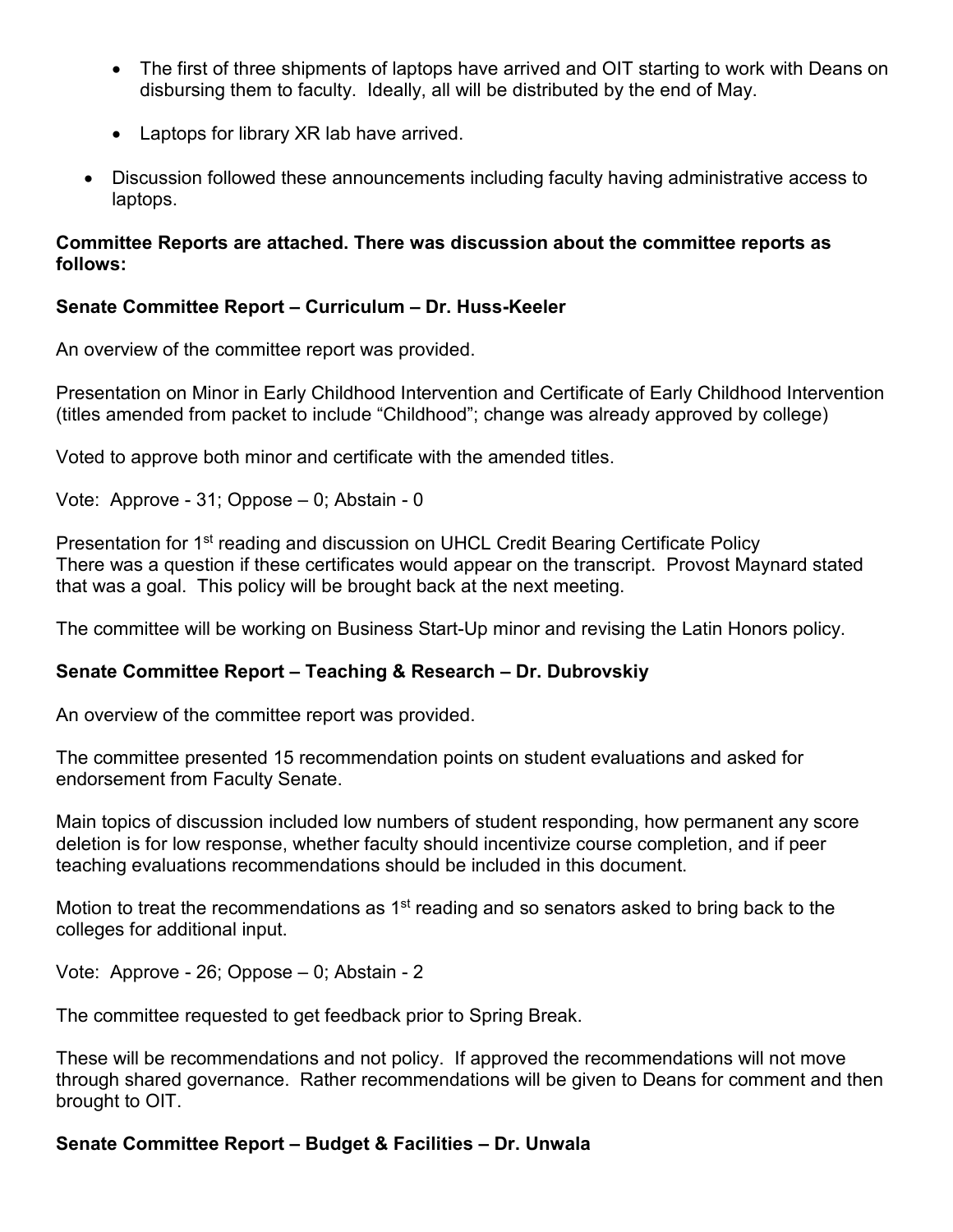An overview of the committee report was provided. Please send Dr. Unwala any questions.

# **Senate Committee Report – Faculty Life – Dr. Costello**

An overview of the committee report was provided.

The Workload policy is on hold at Academic Council waiting for a cost analysis.

The committee is also examining definitions in the Non-Tenure Track Policy and asking for feedback.

# **Senate Committee Report – Governance – Dr. Beavers**

An overview of the committee report was provided.

Discussion of the reorganizing the Faculty Handbook with goal of having a vote at the next Faculty Senate meeting after receiving additional feedback. Proposed reorganization includes creating two versions of the handbook: (1) an online digital version with links to HR policies and (2) an annual pdf handbook for historical purposes. After the current proposal they will work on policy renumbering, reconciliation with HR policies with a goal of completion by May 2023. A survey link was given out for suggestions and recommendations.

# **Shared Governance Reports – Drs. Bendeck, Michael, & Garland**

• Facilities & Support Services – Dr. Bendeck

An overview of the committee report was provided.

The committee has made changes to its by-laws, completed 1<sup>st</sup> read on enrollment management proposal, and looking to vote in the near future on three issues: the Prairie Pond proposal, the Bicycle proposal from SGA, and a Mobile App Proposal from Parking.

• University Life – Dr. Garland

No meeting since the last Faculty Senate meeting. No questions were asked.

• Planning and Budget – Dr. Michael

An overview of the committee report was provided.

Discussed the information in the report about the reanalysis of UHCL administrative costs. Mr. Denney reiterated what had happened and discussed future reporting on administrative costs. Also discussed the refinement of incorporating strategic initiatives into budget requests.

# **Center for Faculty Development – Dr. Bartsch**

Given time constraints senators were asked to look at the CFD weekly announcements for cool things that are happening.

## **New Business – Dr. Withey**

Dr. Walther stated a resolution in support of academic freedom has been created. The resolution will be shared and voted on by Senators through email.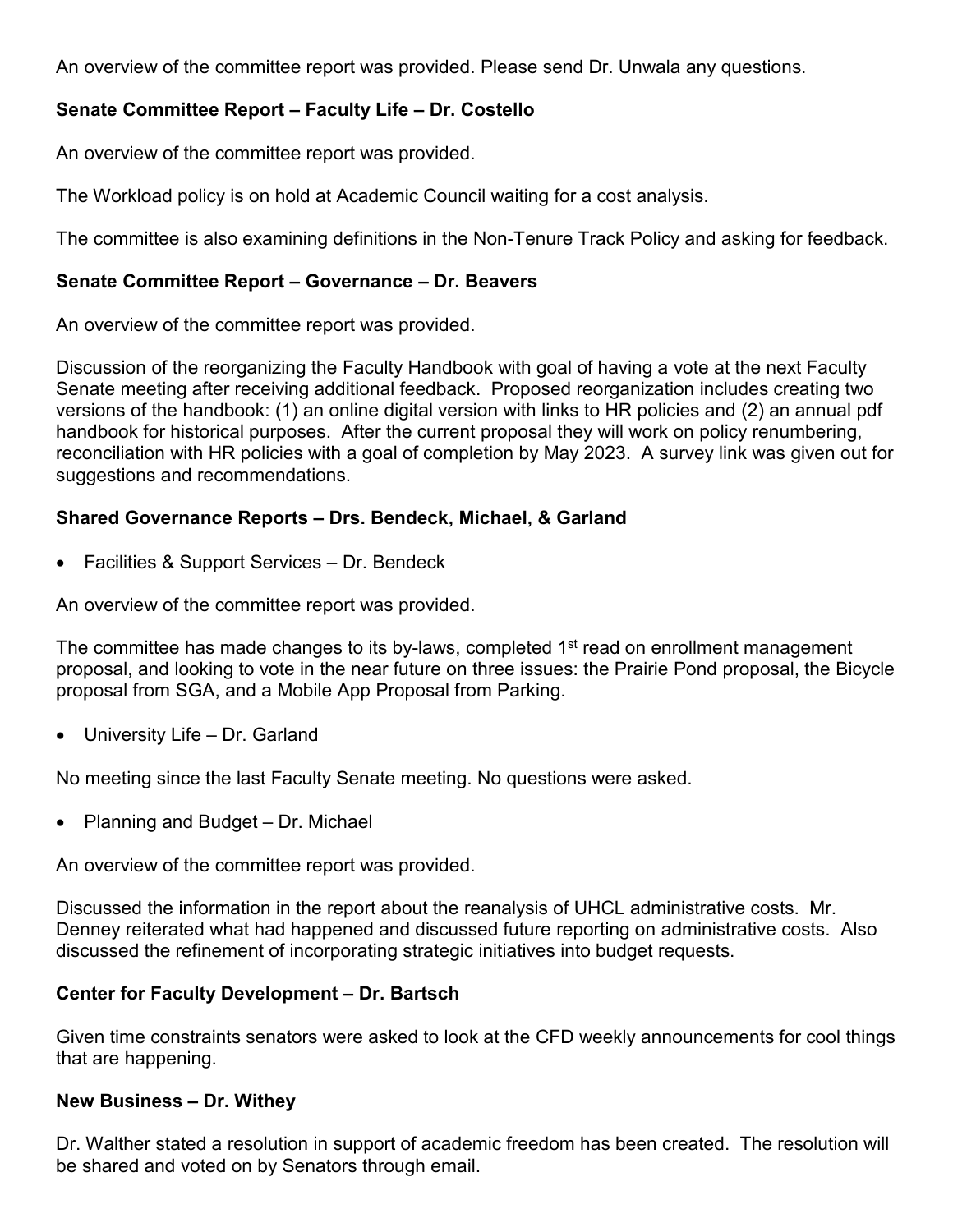# **Announcements – Dr. Withey**

Faculty Assembly will be on March 30<sup>th</sup>. The session may be hybrid. The topics are being decided. The meeting will begin the nomination process for next Faculty Senate President-Elect

# **Call for Adjournment – Dr. Withey - adjourned 3:09**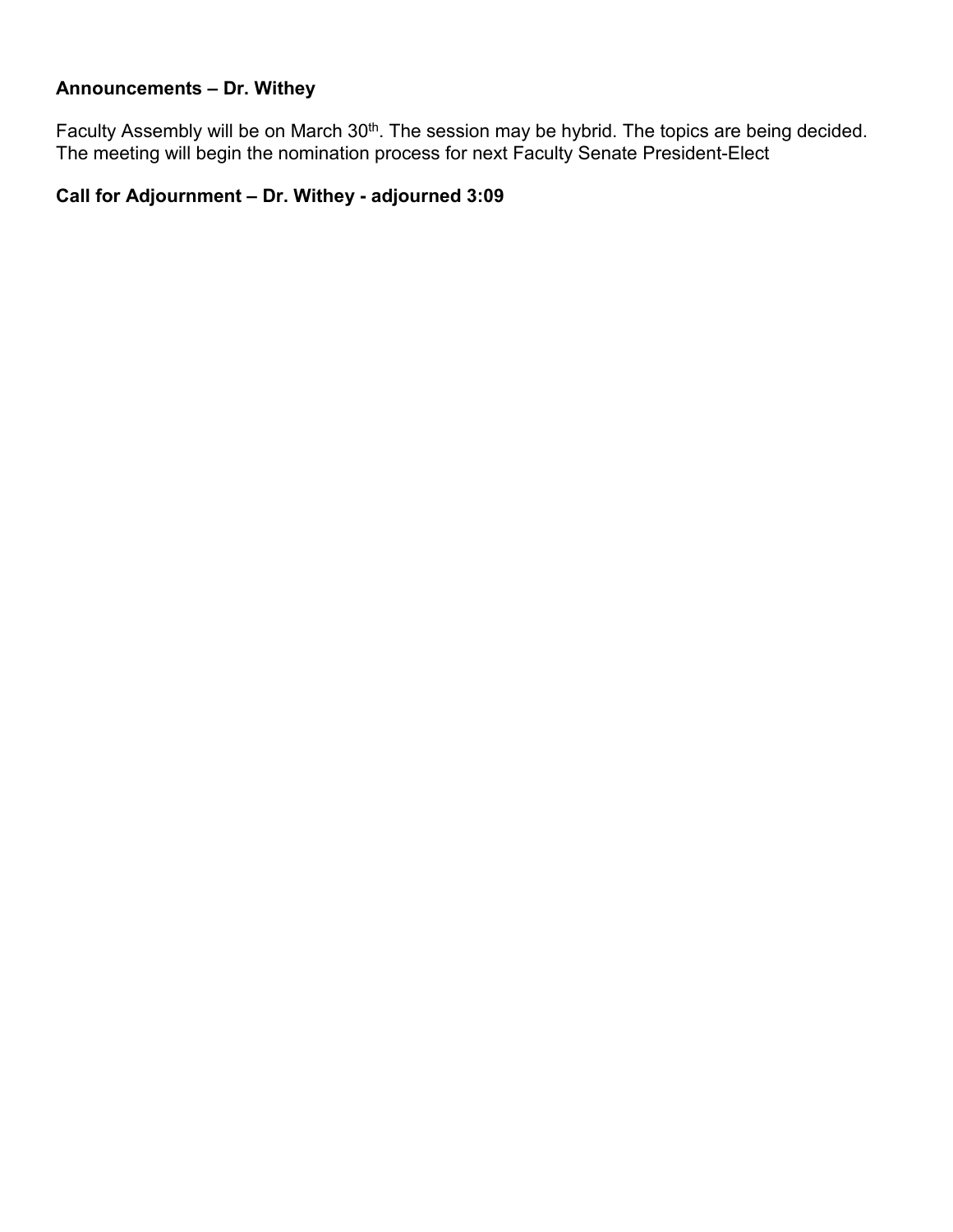# **University of Houston Clear Lake Classroom Refresh Audio-Visual (AV) Technology Progress Report**

Upgrade 103 classrooms with:

- Ceiling-Mounted Microphone
- Pan-Tilt-Zoom (PTZ) camera

Total Redone AV equipment's 11 classrooms with:

- Ceiling-Mounted projector
- 4K Document camera
- Lecture capture device
- Instructor Podium
- AV cabinet
- AV processor (DMPS) delayed due to supply chain
- Pan-Tilt-Zoom (PTZ) camera

# **Amount of HEERF funds spent**

| Vendor                            | <b>Complete</b> | $\ln$<br><b>Progress</b> | <b>Not</b><br><b>Started</b> | <b>Grand Total</b> | <b>Total Spent</b> | Encumbrance |
|-----------------------------------|-----------------|--------------------------|------------------------------|--------------------|--------------------|-------------|
| Avsant                            | 83              | 0                        | 62                           | 145                |                    |             |
| <b>AVTG</b>                       | 20              | 8                        | 0                            | 28                 |                    |             |
| Columbia<br><b>Advisory Group</b> | 0               | 2                        | 1                            | 3                  |                    |             |
| <b>Grand Total</b>                | 103             | 10                       | 63                           | 176                | \$1,380,454        | \$1,468,251 |

#### **Note:**

23 classroom Quote in progress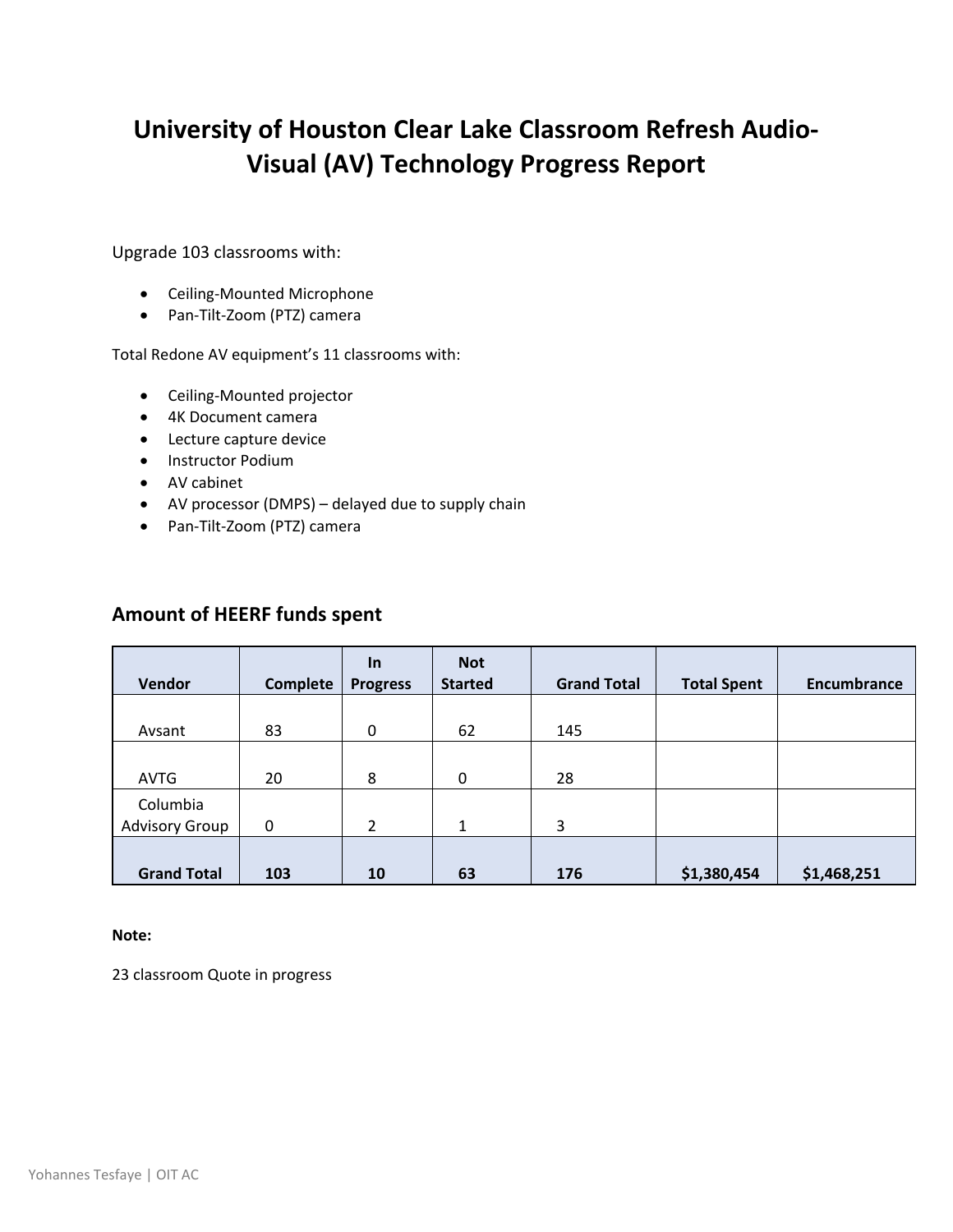# **Classroom Functionality**

- Pan-Tilt-Zoom (PTZ) camera
	- o To capture teaching activity for use in virtual/distant (synchronous)
	- o For asynchronous (e.g., Echo 360) instruction
	- o The camera mounted on the ceiling/back of the classroom
- Ceiling microphone
	- o To amplify the instructor's and students' voices
	- o Using the Tesira Digital Signal Processors (DSP) AV system
	- o The microphones are mounted on the ceiling
- Document Camera
	- o Content sharing with face-to-face
	- o Content sharing with virtual/distant student using Zoom class session
- Lecture Capture (Echo 360)
	- o Echo 360 integrated with a USB Capture HDMI (magewell) device
	- $\circ$  Recording contents of instructor workstation screen (e.g., PowerPoint slides)
	- o Recording internal microphones and camera
	- o Scheduled course recording
- Control Panel (touch panel)
	- o To switch on/off the system
	- o To switch content displays (e.g., Desktop, Laptop, and Document Camera)
	- o Volume adjustments
	- o Microphone adjustments
	- o Control cameras to focus on the instructor